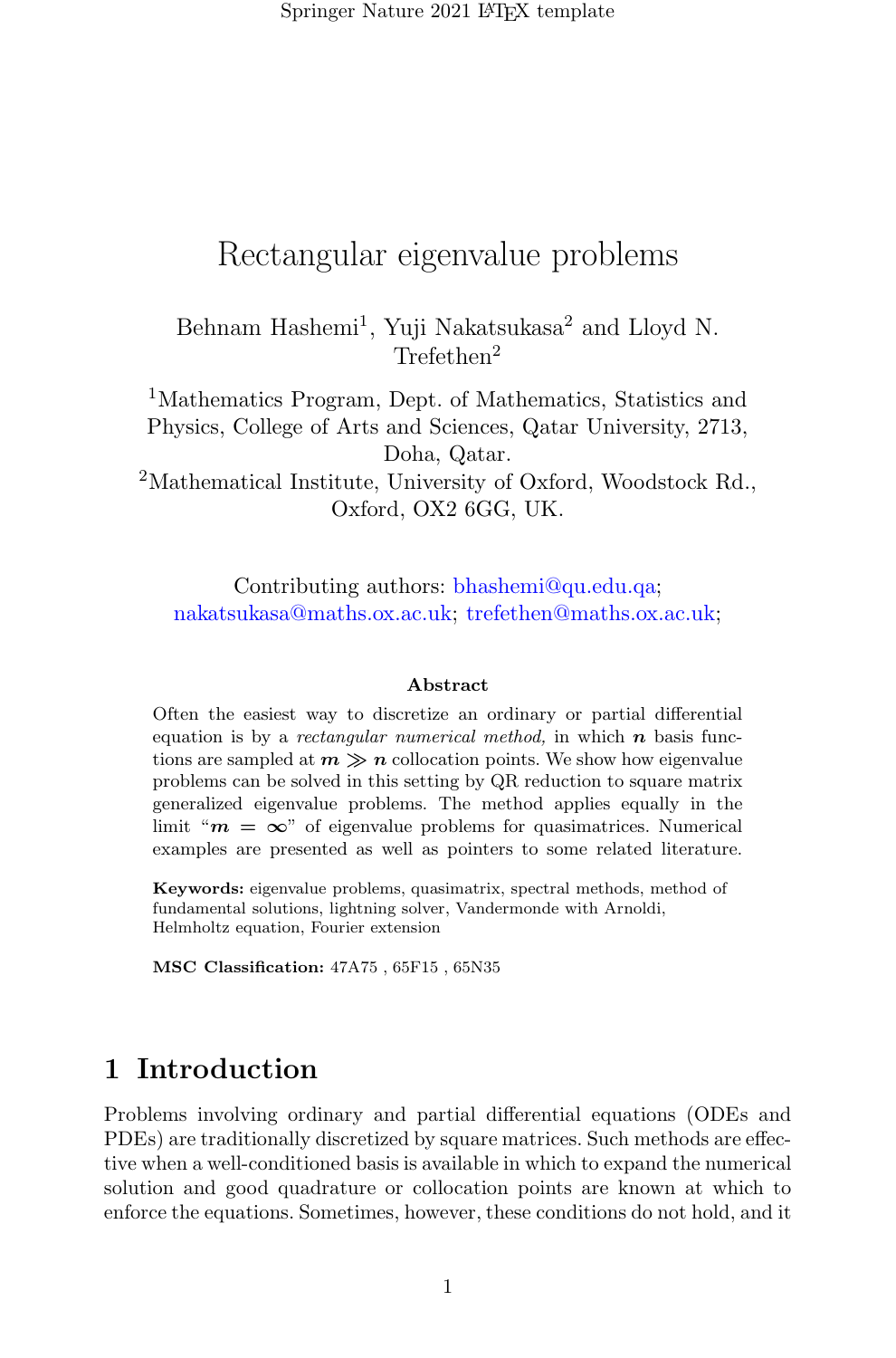becomes advantageous to sample the equation at more data points than there are basis functions and to solve the problem in a least-squares formulation. We call these *rectangular numerical methods.* The aim of this paper is to propose rectangular numerical methods for ODE and PDE eigenvalue problems.

Rectangular numerical methods have appeared in many areas, though they have rarely taken center stage. When Fourier, Chebyshev, or related expansions are involved, one can speak of rectangular spectral methods [\[11](#page-14-0)], though Boyd observes that such methods are "relatively uncommon" [\[8](#page-14-1), sec. 3.1]. In the finite elements literature there are Least-Squares Finite Element Methods [\[6,](#page-14-2) [20,](#page-15-0) [24](#page-15-1)]. With expansion functions that satisfy the differential equation but not the boundary conditions, one gets series methods [\[32](#page-16-0)] or the Method of Fundamental Solutions (MFS) [\[3](#page-14-3), [13\]](#page-14-4) or lightning or log-lightning methods for PDE problems with corner singularities [\[16](#page-15-2), [26\]](#page-15-3). Related expansions that do not satisfy the differential equation and hence need fitting in the interior of a domain, not just on the boundary, lead to least-squares methods for radial basis functions (RBFs) or other kernels [\[10](#page-14-5), [14](#page-14-6), [21,](#page-15-4) [29\]](#page-16-1). RBF methods are an example of the broad category of *meshfree* methods.

Our plan is to set forth some of the simplest methods for solving rectangular eigenproblems and illustrate them with a sequence of examples. The closest previous contributions we know of on this topic are by Manzhos and coauthors, who have developed what they call "rectangular collocation" methods for eigenvalue problems in quantum chemistry [\[21,](#page-15-4) [22\]](#page-15-5), and by the first two authors [\[17\]](#page-15-6). The emphasis in [\[17\]](#page-15-6) is on spectral methods for ODEs, and the linear algebra is carried out by the method of Ito and Murota [\[19\]](#page-15-7), involving the singular value decomposition (SVD) of a matrix with twice as many columns as there are basis functions. (Important earlier related papers are [\[7\]](#page-14-7) and [\[34](#page-16-2)].) Here we look at a wider range of problems and propose simpler methods of linear algebra based on the QR decomposition of a matrix without the doubled dimension.

We will mainly deal with fully discrete  $m \times n$  rectangular matrices, always with  $m > n$ . As pointed out in [\[17\]](#page-15-6), however, it makes good sense conceptually to consider the limit in which the columns are functions of one or more continuous variables, so that instead of matrices, we have quasimatrices; see [\[4](#page-14-8), [31\]](#page-16-3) and [\[12,](#page-14-9) chap. 6]. Nothing essential changes here, so we shall simply include quasimatrices in the discussion as the case " $m = \infty$ ". For spectral ODE problems, the quasimatrices can be realized numerically in Chebfun [\[12\]](#page-14-9), and the first two of the examples of Section 3 follow this path. After that, our computed examples are fully discrete, though the mathematical derivations apply equally to  $m < \infty$  or  $m = \infty$ .

Rectangular numerical methods for eigenvalue problems are related to ideas going back a century, first associated with Rayleigh, Ritz, and Galerkin, in which square matrix approximations are obtained by quadrature and projection [\[30\]](#page-16-4). (A fasinating historical discussion is given in [\[15\]](#page-14-10).) In the finite elements literature, Galerkin and Petrov–Galerkin methods can often be interpreted this way. Arnoldi and Jacobi-Davidson iterative methods for computing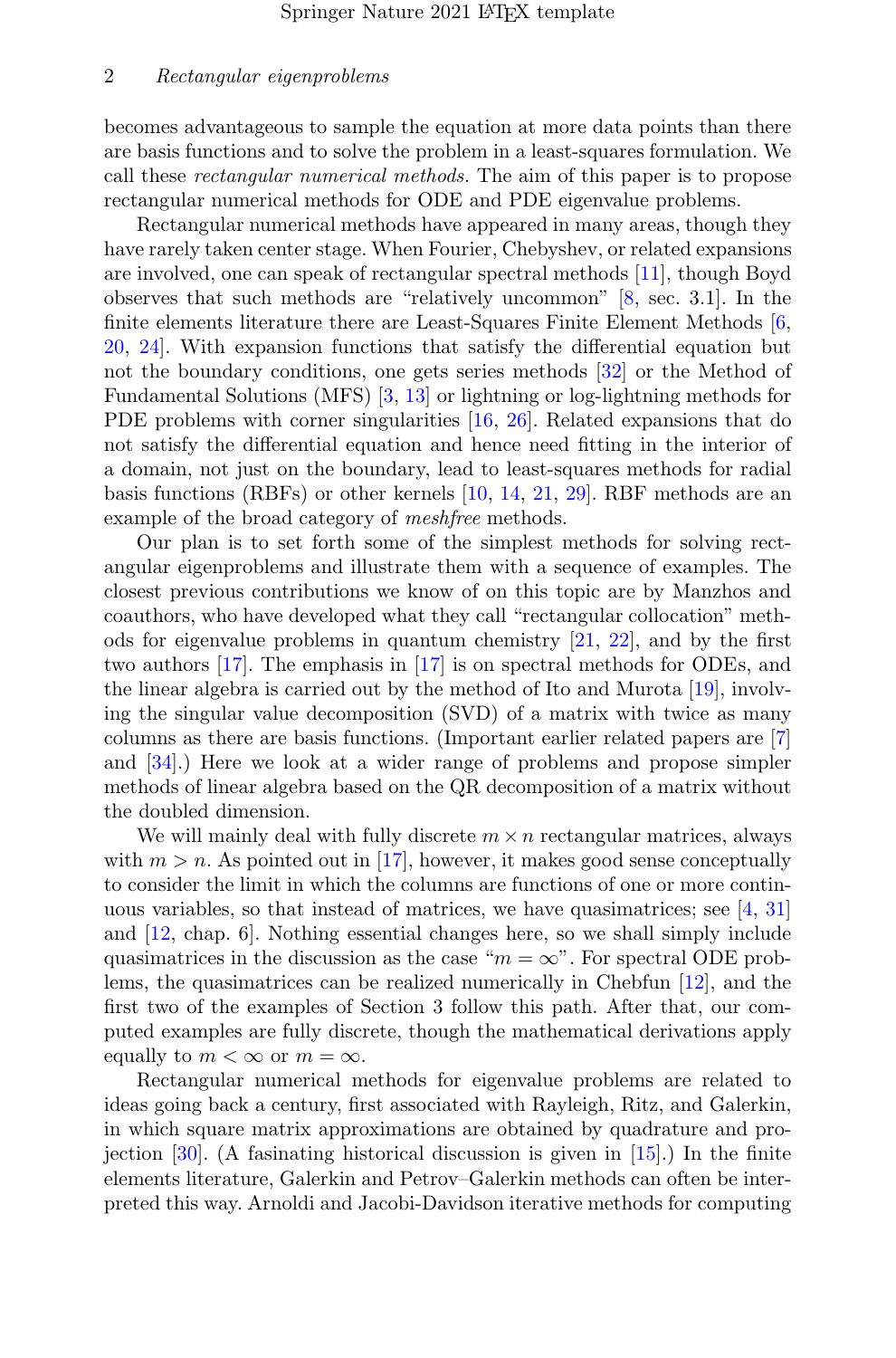eigenvalues of large matrices are also of this nature. What is different in the present paper is that no explicit quadrature or projection ideas are employed, just numerical algorithms applied to eigenvalue problems configured rectangularly. This diminishes the need for case-by-case analysis and permits great flexibility in the choice of basis functions and sample points.

## 2 The numerical method, three variants

Let  $L$  be a linear operator acting on functions in a univariate or multivariate domain Ω, and suppose we seek eigenvalues  $\lambda$  and nonzero eigenfunctions u such that

<span id="page-2-0"></span>
$$
Lu = \lambda u.\tag{1}
$$

We shall consider three variants of this problem, in which  $(1)$  is coupled with no boundary conditions, a finite number of boundary conditions, or boundary conditions applied on a continuum. In all three cases we suppose that for some  $n \geq 1$ , we have a set of functions  $g_1, \ldots, g_n$  defined in  $\Omega$  whose span contains good approximations to the eigenfunctions of interest, and we let G be the  $m \times n$  matrix whose columns are these functions. (If  $m < \infty$ , the columns consist of samples of the functions at  $m$  points.) Setting

<span id="page-2-2"></span>
$$
u = Gx,\tag{2}
$$

we seek a coefficient vector  $x \in \mathbb{C}^n$  such that

<span id="page-2-1"></span>
$$
LGx = \lambda Gx.\tag{3}
$$

This is an  $m \times n$  generalized eigenvalue problem, which can also be described as the eigenvalue problem for the  $m \times n$  matrix or quasimatrix pencil  $LG \lambda$ G. Like most rectangular eigenproblems, it will not have exact solutions in general  $[7, 19, 34]$  $[7, 19, 34]$  $[7, 19, 34]$  $[7, 19, 34]$ , but if G is well chosen, we expect it to have solutions accurate to many digits of accuracy. In such contexts  $G$  will often be highly ill-conditioned.

Note that if  $m < \infty$ , so that the columns of G are discrete samples of the functions  $g_k$  and u is also a discrete vector, then the expression LG in [\(3\)](#page-2-1) cannot be exactly the product of  $L$  and  $G$ . Instead it should be interpreted as the discrete matrix whose columns come from sampling the functions  $Lg_k$  at m points in  $\Omega$ . The same qualification applies to the product BG introduced in [\(8\)](#page-3-0) below.

*Variant 1. No boundary conditions.* Suppose first that [\(1\)](#page-2-0) is the whole problem: as in [\[7\]](#page-14-7) and [\[19\]](#page-15-7), there are no explicit boundary conditions. An example would be the harmonic oscillator  $-u'' + x^2u = \lambda u$  defined on the real axis, with eigenvalues  $1, 3, 5, \ldots$  In this case our proposed numerical method begins by computing the QR factorization of  $G$ ,

$$
G = QR,\tag{4}
$$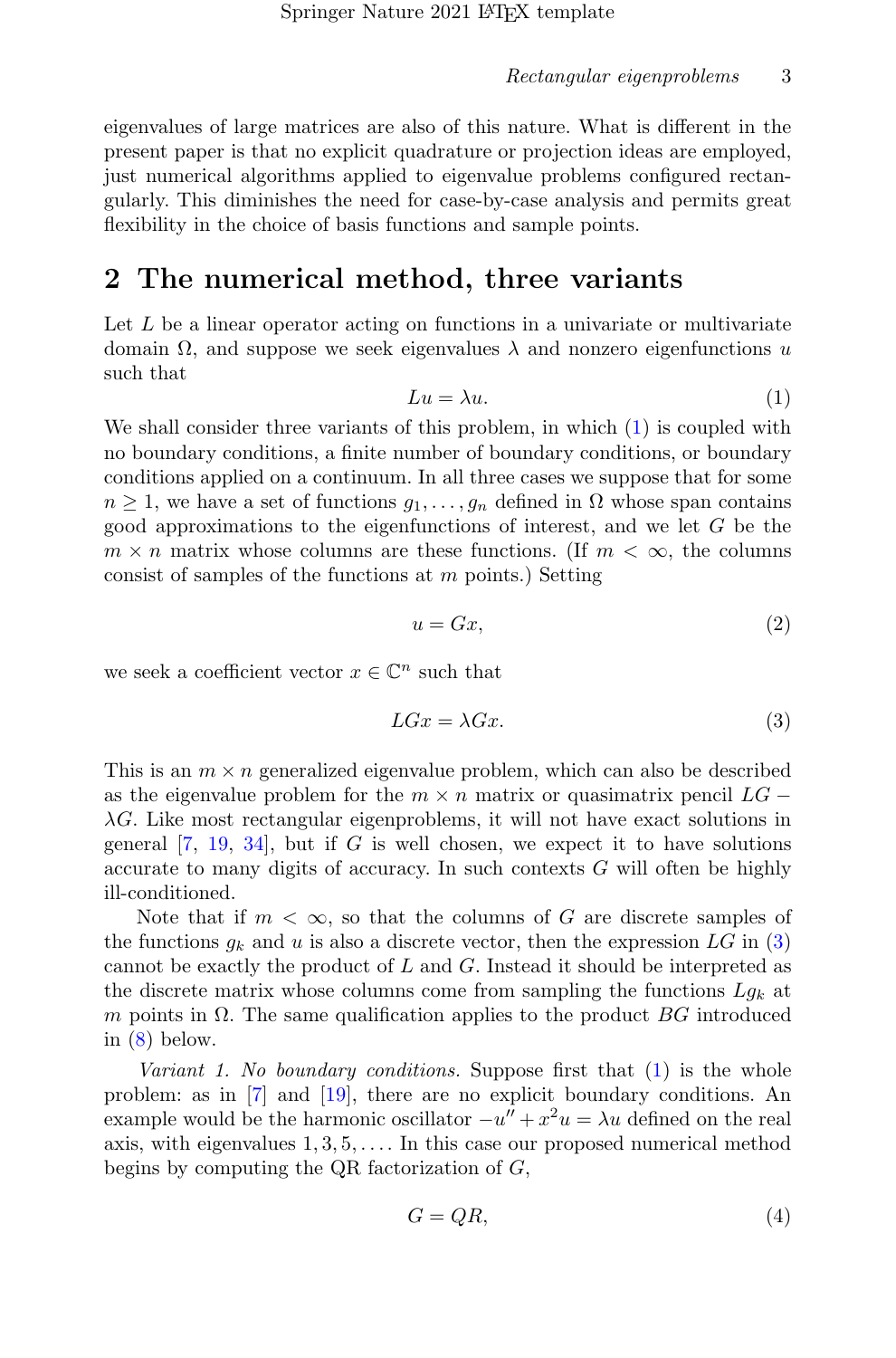where Q is  $m \times n$  and R is  $n \times n$  and upper-triangular. (For details of QR factorization in the quasimatrix case  $m = \infty$ , see [\[31\]](#page-16-3).) Premultiplying [\(3\)](#page-2-1) by  $Q^*$  then gives

<span id="page-3-1"></span>
$$
Q^*(LG)x = \lambda Q^*Gx = \lambda Rx.
$$
\n(5)

This equation enforces the condition that the residual  $(LG)x - \lambda Gx$  is orthogonal to the range of G. (Alternatively one could require

<span id="page-3-4"></span>
$$
G^*(LG)x = \lambda G^*Gx,\tag{6}
$$

though with less numerical stability, in analogy to the normal equations for least-squares fitting problems; compare  $[21, eq. (6)]$  and the earlier  $[25,$ eq. (5)].) Equation [\(5\)](#page-3-1) is a square matrix generalized eigenvalue problem with dimensions  $n \times n$ , which we solve by the standard QZ algorithm. Note that [\(3\)](#page-2-1) implies  $(5)$ . Conversely,  $(5)$  implies  $(3)$  if the columns of LG lie in the column space of G. This may or may not hold exactly, but in many applications it will hold to high accuracy, making  $(3)$  and  $(5)$  effectively equivalent.

In the computation above, as in Variants 2 and 3 below, an alternative (mathematically equivalent) possibility is to use the SVD instead of the QR decomposition to construct an orthonormal basis of the columns of G. In our experience this may improve the accuracy slightly, typically by less than one digit, at the cost of a slight increase in computing time. We have not investigated the matter carefully.

*Variant 2. Finite set of boundary conditions.* Suppose next that [\(1\)](#page-2-0) is coupled with a finite set of  $\mu > 0$  homogeneous linear boundary conditions, as is considered (along with other possibilities) in [\[17](#page-15-6)]. An example would be  $-(4/\pi^2)u'' = \lambda u$  on [-1, 1] with boundary conditions  $u(\pm 1) = 0$ , with eigenvalues  $1, 4, 9, \ldots$ . We can write the boundary conditions in the form

<span id="page-3-2"></span>
$$
Bu = \mathbf{0},\tag{7}
$$

where B ("boundary") is a  $\mu \times m$  matrix or row quasimatrix and **0** is the  $\mu \times 1$ zero vector. (In the quasimatrix case each row of  $B$  is a linear functional, which might, for example, evaluate  $u$  or  $u'$  at a boundary point.) Applying  $(2)$ , this becomes the  $\mu \times n$  set of equations

<span id="page-3-0"></span>
$$
(BG)x = \mathbf{0}.\tag{8}
$$

We can now combine [\(8\)](#page-3-0) with [\(3\)](#page-2-1) to get the  $(m+u)\times n$  rectangular generalized eigenvalue problem

<span id="page-3-3"></span>
$$
\left[\frac{LG}{BG}\right]x = \lambda \left[\frac{G}{0}\right]x,\tag{9}
$$

where 0 denotes the zero matrix of dimensions  $\mu \times n$ . Various methods can be employed to make this equation square, as discussed in [\[17](#page-15-6)] in the context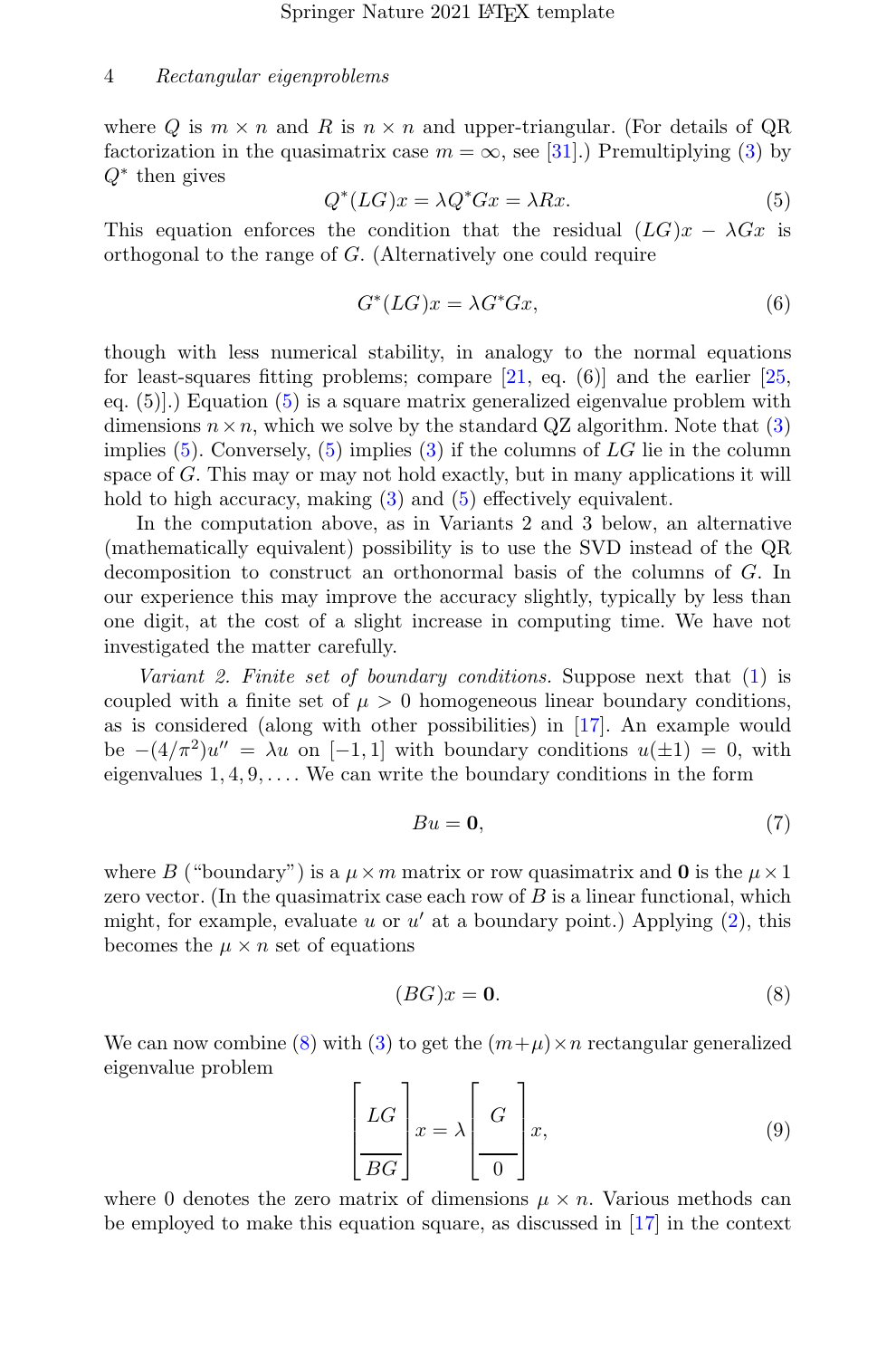of the Ito-Murota formulation. The simplest, analogous to what is called the "tau method" of imposing boundary conditions in spectral methods [\[8](#page-14-1)], is to let  $Q_{-}$  denote the  $m \times (n - \mu)$  matrix or quasimatrix consisting of Q with its final  $\mu$  columns removed and then consider

<span id="page-4-0"></span>
$$
\left[\frac{Q_{-}^{*}LG}{BG}\right]x = \lambda \left[\frac{Q_{-}^{*}G}{0}\right]x.
$$
 (10)

This equation enforces the boundary conditions exactly while requiring the residual  $(LG)x-\lambda Gx$  to be orthogonal to the range of the first  $n-\mu$  columns of G. It is a square matrix generalized eigenvalue problem of dimensions  $n \times n$ , which again we solve by standard methods. For essentially the same structure but not based on a QR factorization, see [\[11,](#page-14-0) sec. 5] and [\[1,](#page-14-11) sec. 5].

*Variant 3. Continuum of boundary conditions.* Finally, suppose [\(1\)](#page-2-0) is coupled with a continuum of homogeneous linear boundary conditions. Specifically, suppose we have a PDE in a domain  $\Omega$  of dimension  $d \geq 2$  and a boundary condition applied on the boundary  $\partial\Omega$  of dimension  $d-1$ . An example would be  $-\Delta u = \lambda u$  on the unit disk with boundary condition  $u = 0$  on the unit circle, whose first eigenvalue is  $5.7831859629\dots$ , the square of the smallest root of the Bessel function  $J_0(x)$ .

In this continuous case equations  $(7)-(9)$  $(7)-(9)$  continue to apply, but the meaning of the  $\mu \times m$  boundary condition matrix B is adjusted. Now  $\mu$  will be either  $\infty$ , if we formulate the boundary conditions in a continuous manner, or a large finite number, if we discretize. Upon multiplying by  $G$  we get an object BG of dimensions  $\mu \times n$ . Now that  $\mu$  is large or infinite, it is no longer appropriate to attempt to enforce the boundary conditions exactly. Instead, the natural thing to do is to treat all of  $(9)$ , both the upper and lower parts, in a least-squares fashion.

We do this as follows. Let **G** denote the  $(m + \mu) \times n$  structure

$$
\mathbf{G} = \begin{bmatrix} G \\ \frac{\partial G}{\partial G} \end{bmatrix},\tag{11}
$$

whose columns below the line correspond to  $G$  restricted to the boundary the boundary traces of the columns of  $G$ . Thus each column of  $G$  is an object whose upper part is a function of  $d$  dimensions (or its m-point discretization if  $m < \infty$ ) and whose lower part is a function of  $d-1$  dimensions (or its  $\mu$ -point discretization if  $\mu < \infty$ ). We now compute a QR factorization of **G**,

$$
\mathbf{G} = \mathbf{Q}R,\tag{12}
$$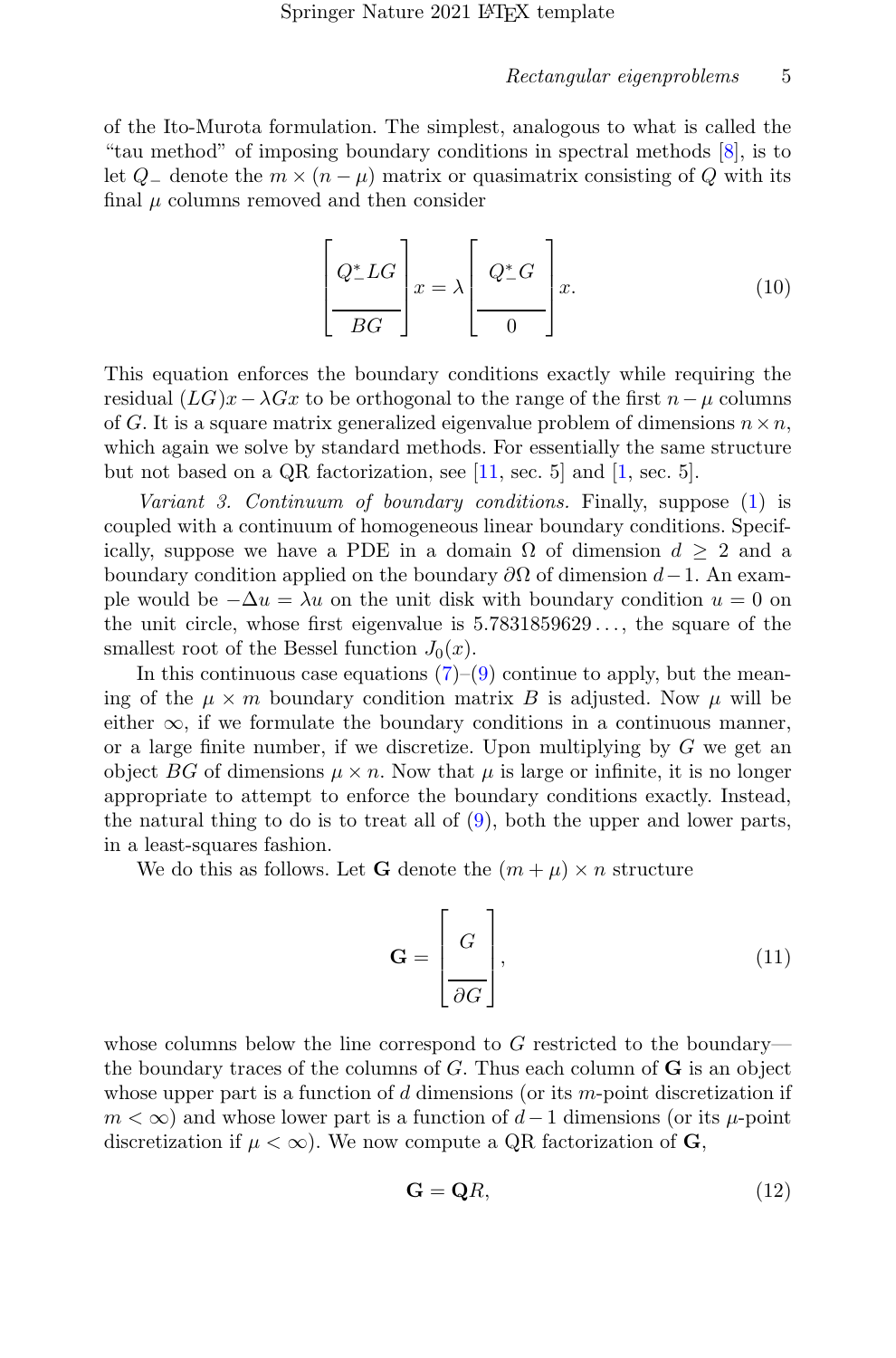in which Q has the same structure as G,

$$
\mathbf{Q} = \begin{bmatrix} Q \\ \frac{\partial Q}{\partial Q} \end{bmatrix},\tag{13}
$$

and R is an  $n \times n$  upper-triangular matrix. The columns of Q are orthonormal with respect to an inner product that combines integrals (or sums, when  $m$ or  $\mu$  is finite) associated with both  $\Omega$  and  $\partial\Omega$ . For discussions of QR factorization and singular value decomposition of such mixed objects, see [\[17\]](#page-15-6). One could analyze what relative weighting is most appropriate in balancing the two halves, but the expectation is that in applications it will not make much difference. In our fully discrete computed examples we give equal weights to all sample points, both the  $m$  points in the interior and the  $\mu$  points on the boundary.

To square up the eigenvalue problem, we left-multiply  $(9)$  by  $\mathbf{Q}^*$  to obtain

<span id="page-5-0"></span>
$$
[Q^*(LG) + (\partial Q)^*(BG)]x = \lambda Q^*Gx.
$$
\n(14)

This equation enforces the condition that a combined boundary-interior residual is orthogonal in the mixed inner product to the basis vectors (columns of G) and their boundary traces (columns of  $\partial G$ ). Like [\(5\)](#page-3-1) and [\(10\)](#page-4-0), [\(14\)](#page-5-0) is an  $n \times n$  generalized eigenvalue problem, and again we solve it by standard numerical methods.

We now turn to computed examples. The ODE problems of section [3](#page-5-1) illustrate variants 1 and 2, and the PDE problems of section [4](#page-8-0) illustrate variant 3.

## <span id="page-5-1"></span>3 One-dimensional examples (ODEs)

*Example 1. Harmonic oscillator with no boundary conditions.* We begin with the harmonic oscillator mentioned on p. [3,](#page-2-1)  $-u'' + x^2u = \lambda u$  on the real axis. Using Chebfun for the quasimatrices, and approximating the real axis by  $[-8, 8]$ , we can compute eigenvalues based on an  $\infty \times 40$  rectangular Chebyshev spectral discretization with the code below, just six lines long. The first three eigenvalues come out as 1.0000000008, 3.0000000113, and 5.0000005634, and this accuracy can be improved by increasing  $n$ .

```
n = 40:
L = \text{chebop}(\mathbb{Q}(x, u) -\text{diff}(u, 2) + x^2 * u, [-8, 8]);G = \text{chebpoly}(0:n-1, [-8, 8]);
[Q,R] = qr(G);A = Q' * (L * G); C = R;
lam = sort(eig(A, C))
```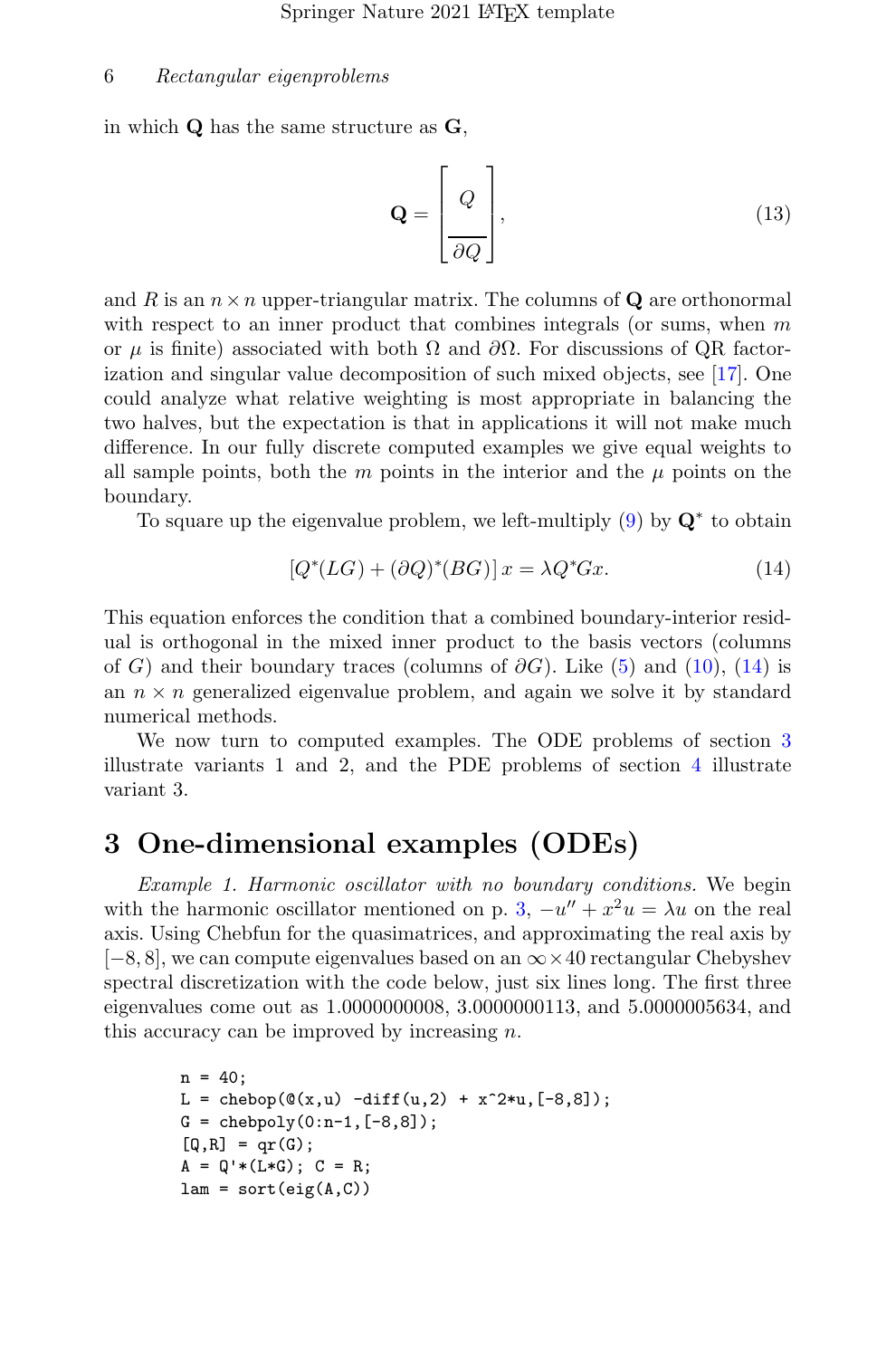By adjusting a few of the commands we get a code for the corresponding fully discrete computation with  $100 \times 40$  matrices, 100 being the default number of points in the linspace command. Chebfun is still used in this code segment, but only because it offers a convenient way to construct a matrix of sampled Chebyshev polynomials scaled to  $[-8, 8]$  and their second derivatives. The first three eigenvalues come out with approximately the same accuracy as before as 1.0000000004, 3.0000000050, and 5.0000002819.

```
n = 40;
L = \text{chebop}(\mathbb{Q}(x, u) -\text{diff}(u, 2) + x^2 * u, [-8, 8]);G = \text{chebpoly}(0:n-1, [-8, 8]); LG = L*G;
X = \text{linspace}(-8,8)'; G = G(X); LG = LG(X);
[Q,R] = qr(G,0);A = Q' * LG; C = R;lam = sort(eig(A, C))
```
For both of the computations just presented, the accuracy of the computed eigenvalues is undiminished if the formulation  $(6)$  without the QR factorization is used instead of  $(5)$ . This makes sense since G is a matrix of Chebyshev polynomials on [−1, 1], hence well-conditioned.

*Example 2. Wave oscillator with two boundary conditions.* Our second example, mentioned on p. [4,](#page-3-4) is  $-(4/\pi^2)u'' = \lambda u$  on  $[-1, 1]$  with  $u(\pm 1) = 0$ . The following code implements an  $\infty \times 30$  quasimatrix discretization, computing the first ten eigenvalues  $1, 4, 9, \ldots, 100$  to  $11-14$  digits of relative accuracy.

```
n = 30;
L = chebop(\mathcal{O}(x,u) - (4/pi^2)*diff(u,2));G = \text{chebpoly}(0:n-1);[Q,R] = qr(G);A = [Q(:,1:n-2)'*(L*G); G(-1); G(1)];C = [R(1:n-2,:); zeros(2,n)];lam = sort(eig(A, C))
```
Here is the adjustment needed for a fully discrete  $200 \times 30$  discretization using equispaced points in  $[-1, 1]$ . (It makes little difference if 200 Chebyshev points are used instead, since we are in the regime  $m \gg n$  of least-squares sampling with plenty of sample points. With  $m \approx n$ , it would be important to be careful about the distribution of sample points, but rectangular numerical methods make it unnecessary for  $m$  to be small.) The relative accuracy of the first ten eigenvalues is now 9–14 digits, which returns to  $11-14$  digits if n is increased to 34.

```
n = 30;L = chebop(\mathcal{O}(x,u) - (4/pi^2)*diff(u,2));G = \text{chebpoly}(0:n-1); LG = L*G;X = \text{linspace}(-1, 1, 200)'; G = G(X); LG = LG(X);
[Q,R] = qr(G,0);
```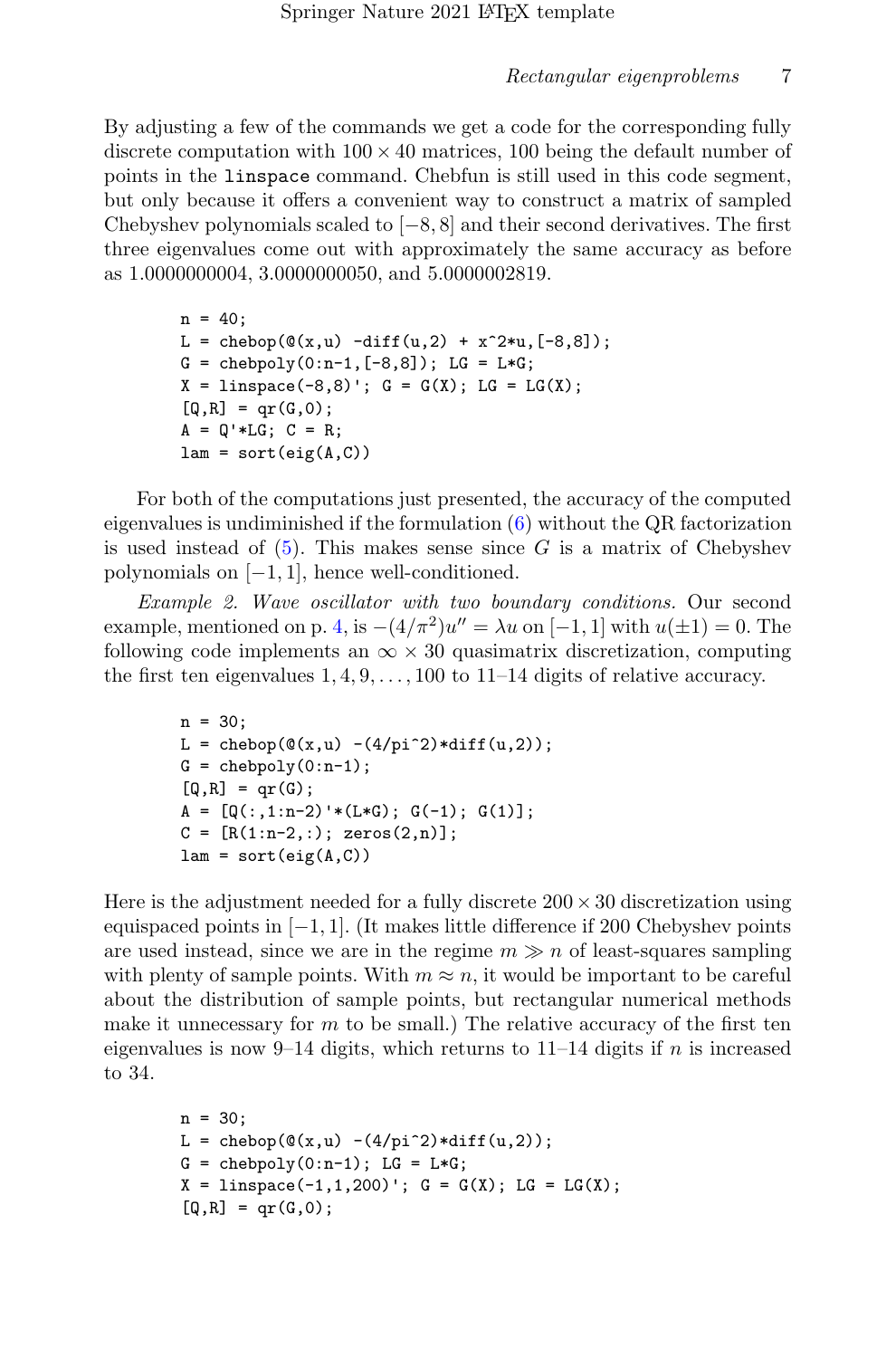```
A = [Q(:,1:n-2)'*LG; G(1,:); G(end,:)];C = [R(1:n-2,:); zeros(2,n)];lam = sort(eig(A, C))
```
As with the last pair of computations, there is again little difference in accuracy here if one bypasses the QR factorization and uses [\(6\)](#page-3-4) instead of [\(5\)](#page-3-1).

These examples are of a Chebyshev spectral flavor, and in such cases, at least in simple domains, square discretizations are often readily available. Now we turn to problems related to the Method of Fundamental Solutions or RBF or other meshfree discretizations, where the need for rectangular formulations is more pressing. The reason is that the representation of the solution involves  $n$  points that do not lie in the domain, hence have no naturally associated grid for interpolation or quadrature.

*Example 3. Wave oscillator, method of fundamental solutions.* Our third example is the problem  $-(4/\pi^2)u'' = \lambda u$  on [-1, 1] with  $u(\pm 1) = 0$  again, but now solved by a kind of method of fundamental solutions, with the solution represented as a linear combination of point charges. The following code implements a  $150 \times 35$  matrix discretization involving a constant term plus 34 point charge potentials  $\log |x - p_i|$  with  $p_i$  equally spaced from  $-1.5 + 0.5i$  to  $1.5 + 0.5i$ . The first ten eigenvalues  $1, 4, 9, \ldots, 100$  are computed to  $12-15$  digits of relative accuracy. A similar  $150 \times 35$  discretization based on 17 dipoles equally spaced from  $-1.5 + 0.5i$  to  $1.5 + 0.5i$ , that is, real and imaginary parts of complex poles  $1/(x - p_i)$  (not shown), gives 10–11 digits.

```
n = 35;
pts = linspace(-1.5+.5i,1.5+.5i,n-1);
X = \text{linspace}(-1, 1, 150)';
G = [X.\hat{O} \log(abs(X-pts))]; Gpp = [0*X -real(1./(X-pts).\hat{O})];
LG = -(4/pi^2)*Gpp;[Q,R] = qr(G,0); A = [Q(:,1:n-2)'*LG; G(1,:); G(end,:)];C = [R(1:n-2,:); zeros(2,n)];lam = sort(eig(A, C));
```
For this problem, the QR factorization makes a big difference. If we use [\(6\)](#page-3-4) instead of [\(5\)](#page-3-1), some spurious eigenvalues appear and the first ten nonspurious computed eigenvalues fall to 2–10 digits of accuracy.

*Example 4. Quantum oscillator with singularity: lightning discretization.* We now look at a problem with a singularity,

<span id="page-7-0"></span>
$$
-0.01u'' + |x|^{1/2}u = \lambda u, \quad u(\pm 1) = 0,
$$
\n(15)

posed on the interval  $[-1, 1]$ . This is a Schrödinger equation with the singular potential  $V(x) = |x|^{1/2}$ . Smooth discretizations will have difficulty achieving more than around 3 digits of accuracy, but we can do better with a "lightning discretization" involving poles exponentially clustered near the singular point  $x = 0$ . Specifically, following eq. (3.2) of [\[16](#page-15-2)], a formula that is justified in [\[33\]](#page-16-5),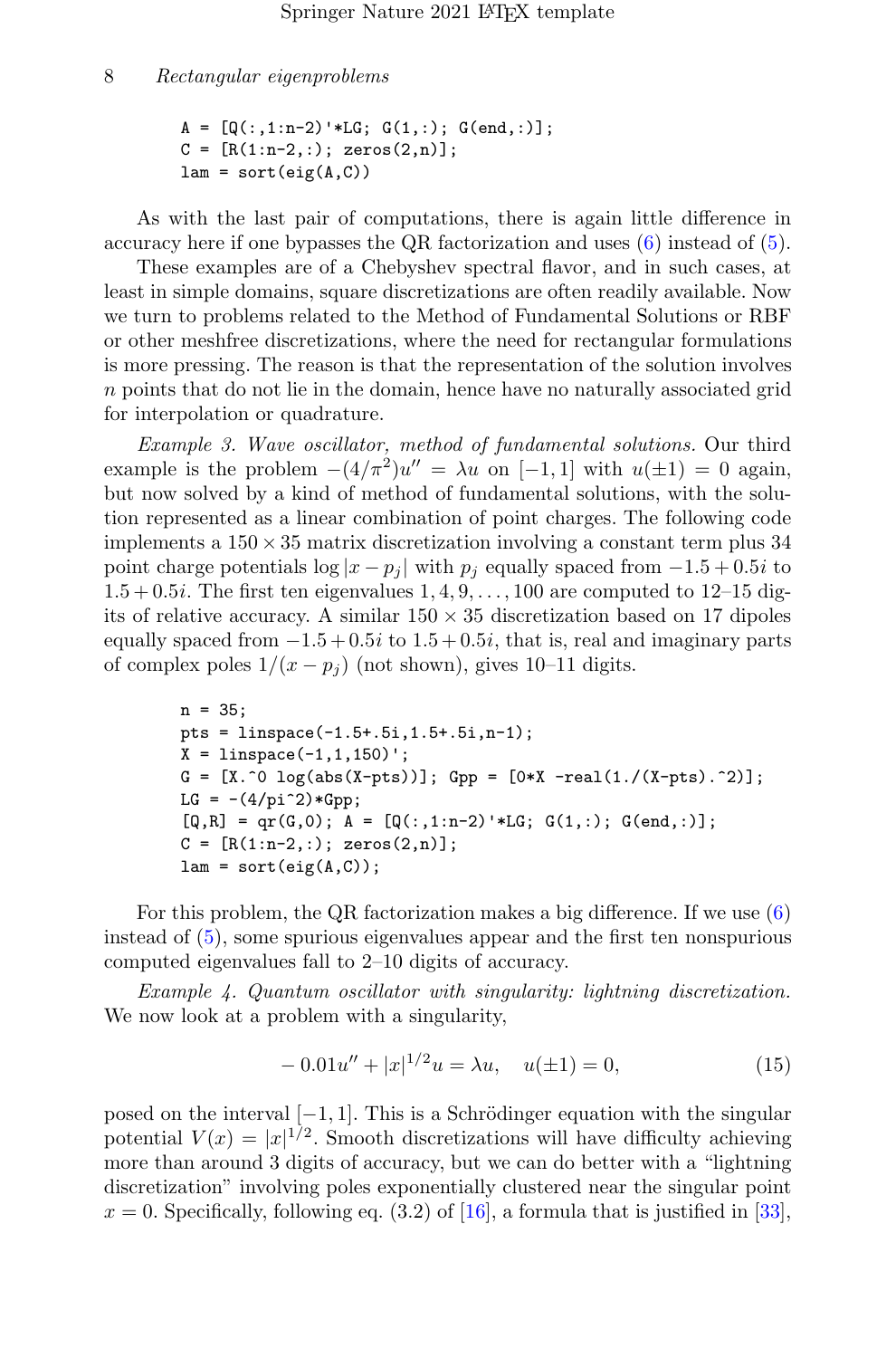

<span id="page-8-1"></span>Fig. 1 Maximum error in the first six computed eigenvalues of the singular Schrödinger problem [\(15\)](#page-7-0). A rectangular discretization combining a smooth polyomial term with exponentially clustered "lightning" poles converges rapidly to 11 digits of accuracy with a basis matrix G with 4000 rows and  $3 \times 25 + 1 = 76$  columns. Neither the polynomial nor the clustered poles alone get better than 3 digits.

we fix a number  $n_{\text{poles}} \geq 0$  of poles and define

$$
d_j = \exp(4(\sqrt{j} - \sqrt{n_{\text{poles}}}))
$$
\n
$$
1 \le j \le n_{\text{poles}}.
$$
\n(16)

The columns of G will include both the real and the imaginary parts of the simple pole functions  $d_j^3/(x - id_j)$ , making  $2n_{\text{poles}}$  columns all together. (The constant  $d_j^3$  is included for scaling, since the second derviative of this function is  $2d_j^3/(x - id_j)^3$ .) In addition we fix a number  $n_{\text{poly}} \geq 0$  and include the Chebyshev polynomials  $T_k(x)$  with  $0 \leq k \leq n_{\text{poly}}$  as further columns of the matrix.

Figure [1](#page-8-1) shows results for this scheme for three sequences of computations in which  $n_{\text{poly}}$ , or  $n_{\text{poles}}$ , or both range from 0 to 30. The interval [−1, 1] is discretized by 3000 points exponentially spaced from  $10^{-10}$  to 1 and their negatives, so the matrices have 6000 rows and between 6 and 91 columns. (This space discretization could undoubtedly be improved.) Neither poles nor smooth polynomials alone give good accuracy, but in combination they achieve up to 12 digits before a plateau is reached.

If Figure [1](#page-8-1) is recomputed based on the formulation  $(6)$  without QR factorization, the accuracy falls to 2 digits or so for  $n > 15$  and spurious eigenvalues appear. For our further examples we will report results only from the stable formulation  $(5)$ .

# <span id="page-8-0"></span>4 Two-dimensional examples (PDEs)

Now we move to two-dimensional (2D) domains and PDE eigenvalue problems. Though problems without boundaries can certainly be considered (such as the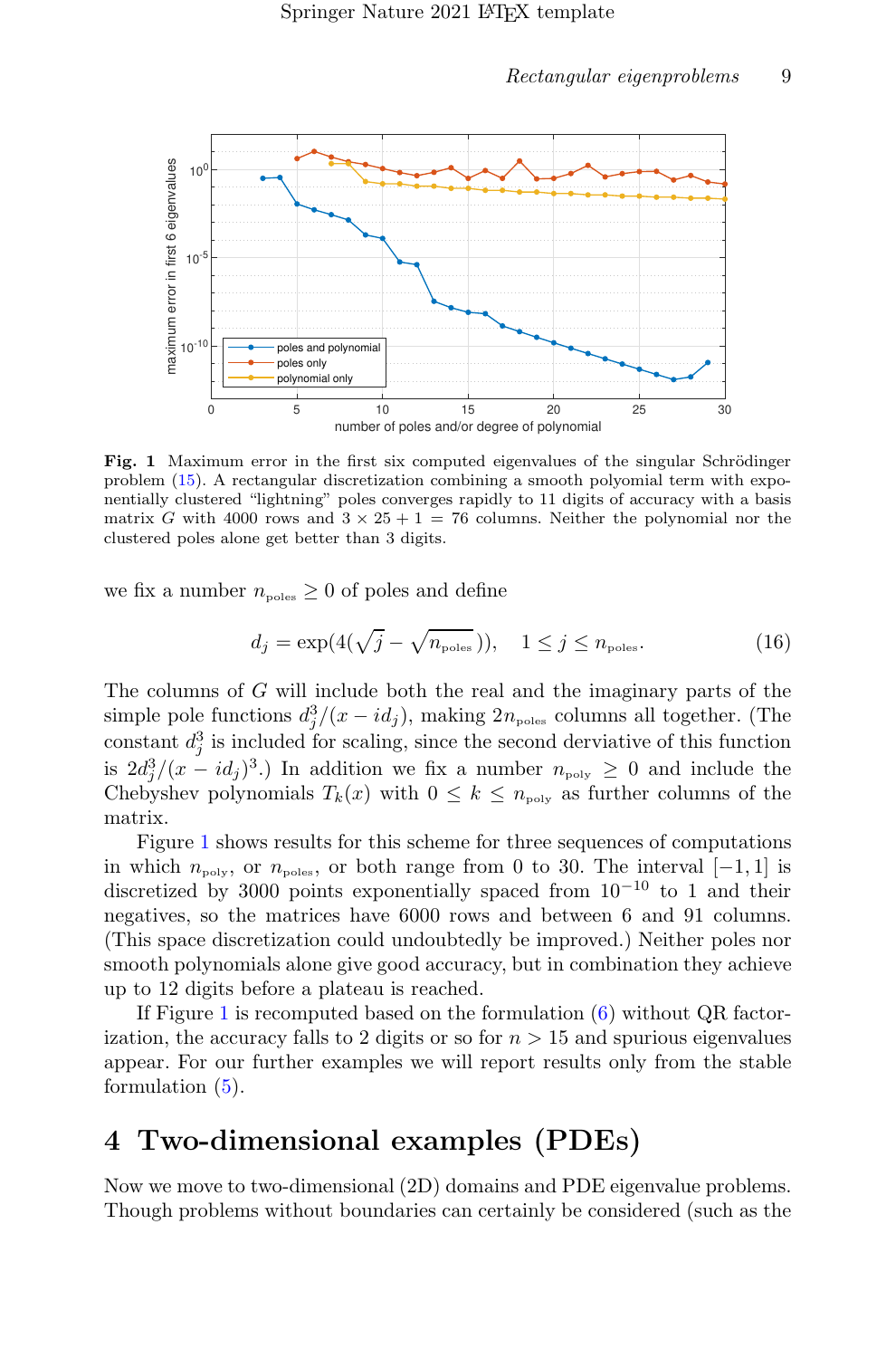

<span id="page-9-0"></span>Fig. 2 RBF discretization of Example 5. The dots show 1941 interior sample points in the unit disk, and the circles show 769 RBF centers in the disk  $|z| \leq 1.25$ . The unit circle boundary is discretized by 400 equispaced points. The resulting rectangular eigenproblem is of dimensions  $2241 \times 770$ .

2D harmonic oscillator in the x-y plane), we shall look at examples where  $\Omega$ has a boundary  $\partial\Omega$  with explicit boundary conditions, leading to rectangular discretizations of the Variant 3 form [\(14\)](#page-5-0).

*Example 5. Circular drum, RBF discretization.* Consider the planar Laplace problem mentioned on p. [5,](#page-4-0)

<span id="page-9-3"></span>
$$
-\Delta u = \lambda u, \quad |z| < 1,\tag{17}
$$

with  $u(z) = 0$  for  $|z| = 1$ . The eigenvalues are the squares of the zeros of the Bessel functions  $J_k(r)$ ,  $k \geq 0$ . For  $k = 0$ , the eigenfunctions are axisymmetric and the eigenvalues are simple, whereas for  $k \geq 1$ , the eigenfunctions are not axisymmetric and each eigenvalue is of multiplicity 2.

Our first rectangular discretization will be based on RBFs. We follow [\[28\]](#page-15-9) and take as a radial basis function the multiquadric

<span id="page-9-1"></span>
$$
\phi(r) = \sqrt{c^2 + r^2} \tag{18}
$$

for a fixed parameter c, so that each eigenfunction is approximated by a sum

<span id="page-9-2"></span>
$$
u(z) = a_0 + \sum_{k=1}^{n-1} a_k \phi(|z - \zeta_k|), \tag{19}
$$

where  $\{\zeta_k\}$  is a set of  $n-1$  centers. In [\[28\]](#page-15-9), as in most RBF literature, the emphasis is on obtaining square discretizations based on interpolation. This requires care in selecting the centers, which must be clustered near the boundary to avoid a Runge phenomenon [\[27](#page-15-10)]. In rectangular mode, however, with  $m \gg n$  sample points, one can be more relaxed. To illustrate the method, Figure [2](#page-9-0) shows a square grid of sample points in the unit disk  $|z| \leq 1$  with spacing 0.04 as well as a sparser square grid of RBF centers in the disk  $|\zeta| \leq 1.25$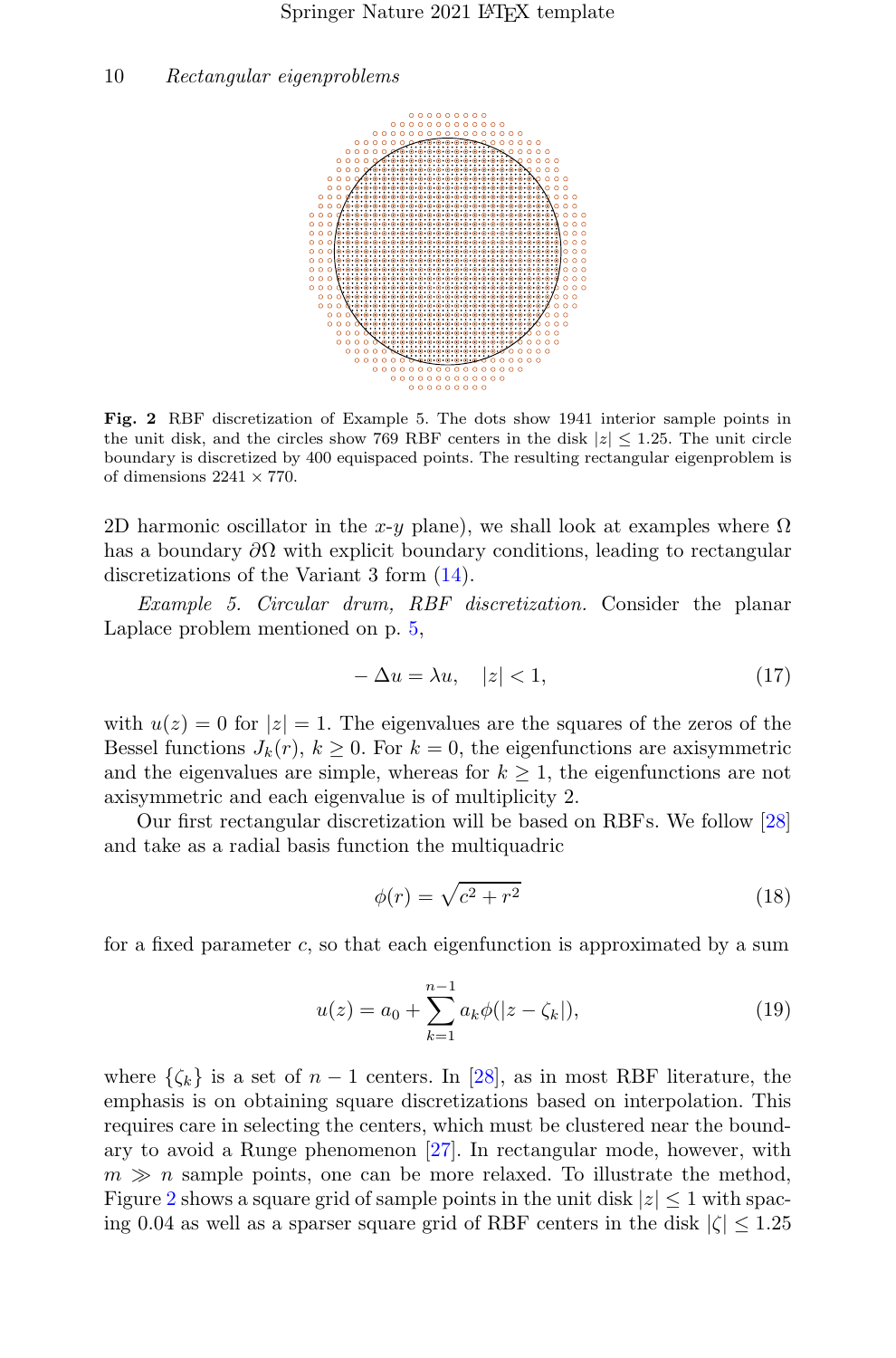

<span id="page-10-0"></span>Fig. 3 First 8 computed eigenvalues and eigenfunctions of a disk, based on an RBF discretization defined by  $(18)$ – $(19)$  with the RBF and sampling grids of Figure [2.](#page-9-0) The rectangular eigenvalue problem is of dimensions  $2241 \times 770$ . Correct digits are printed in black and incorrect ones in a smaller font in red. The eigenvalues of multiplicity 2 are identified correctly, but the associated eigenfunction pairs do not come out orthogonal, reflecting the fact that the numerical method is not self-adjoint.



<span id="page-10-1"></span>Fig. 4 Like Figure [3](#page-10-0) but for a Fourier extension discretization. The rectangular eigenvalue problem is of dimensions  $1545 \times 221$ . The degenerate pairs 2–3, 4–5, and 7–8 again show orientations at arbitrary angles.

with spacing 0.08. We take  $c = 0.4$  for the constant of [\(18\)](#page-9-1). Figure [3](#page-10-0) shows that the resulting  $2241 \times 770$  rectangular eigenvalue problem gives 5–8 digit accuracy in the first eight eigenvalues.

*Example 6. Circular drum, Fourier extension discretization.* Consider [\(17\)](#page-9-3) for a circular drum again, but now discretized by a Fourier extension method. For a rectangular discretization of  $(17)$ , we start from a  $41 \times 41$  square grid in [−1, 1]<sup>2</sup> (i.e., grid spacing 0.05) and discard the points outside the unit disk; the 1245 points that remain are our interior sample points. On the boundary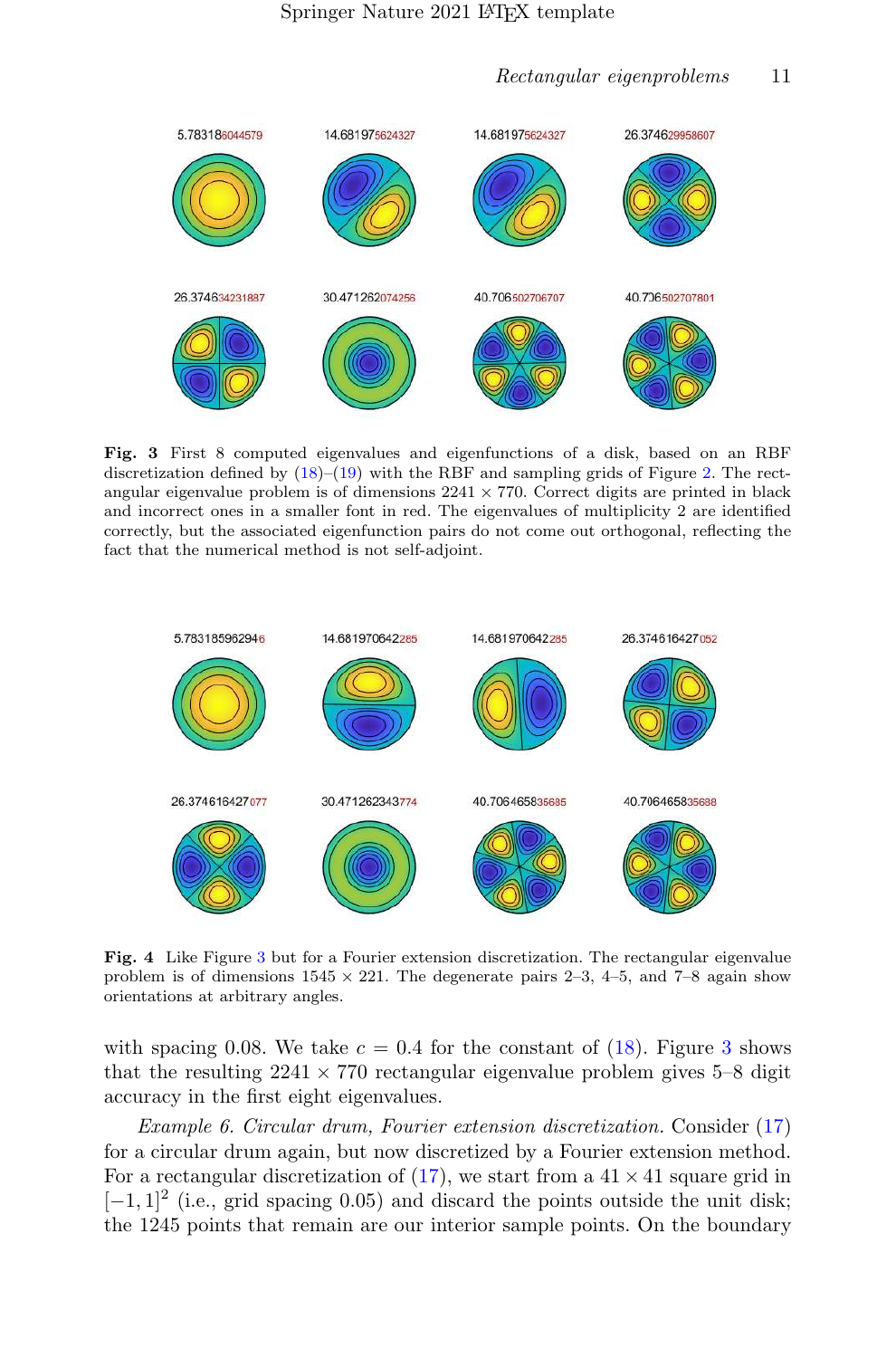

<span id="page-11-0"></span>**Fig. 5** Like Figure [4](#page-10-1) but for an elliptical drum of axis lengths 1 and  $\frac{1}{2}$ .

we take 300 equispaced sample points. The basis functions are the products  $\cos(kx)\cos(my), \cos(kx)\sin(my), \sin(kx)\cos(my),$  and  $\sin(kx)\sin(my)$  with  $0 \leq k + m \leq 10$  (discarding those that are exactly zero). This leads to an eigenvalue problem of dimensions  $1545 \times 221$  $1545 \times 221$  $1545 \times 221$ , and Figure 4 shows the first eight computed eigenfunctions, with eigenvalues accurate to 9–11 digits.

*Example 7. Elliptical drum, Fourier extension discretization.* Figure [5](#page-11-0) shows results for another 2D Fourier extension computation, this time involving an elliptical drum of length 1 and width 1/2. Although it doesn't make much difference for this problem, we have switched here to a representation in which the basis functions are orthogonalized by a Vandermonde with Arnoldi process [\[9](#page-14-12), Example 3]. Two-dimensional Vandermonde with Arnoldi has been utilized previously for bivariate and trivariate polynomials in [\[2\]](#page-14-13), [\[18](#page-15-11)], and [\[35\]](#page-16-6), and here we do it for Fourier extension. (In separate experiments not reported here, we have successfully computed eigenmodes of the ellipse in this manner by bivariate polynomials.) Setting  $X = e^{ix}$  and  $Y = e^{iy}$ , we note that the real part of  $X^k Y^{\pm m}$  is  $\cos(kx)\cos(my) \mp \sin(kx)\sin(my)$  and the imaginary part is  $\pm \cos(kx) \sin(my) + \sin(kx) \cos(my)$ , so these real and imaginary parts span the necessary space of bivariate trigonometric polynomials. To be precise, we fix  $K \geq 1$  and work with integers k and m with  $0 \leq k \leq K$  and  $0 \leq m \leq K$ for  $k = 0, k - K \le m \le K - k$  for  $k \ge 1$ . Arnoldi orthogonalization is carried out in the order  $1, Y, X, Y^2, XY, X^2, Y^3, XY^2, X^2Y, X^3, \ldots$  (compare the paragraph after eq.  $(7)$  of  $[2]$ ). The rectangular matrix whose eigenfunctions are shown in the figure is of dimensions  $1399 \times 313$ .

Fourier approximations of analytic functions on analytic domains should converge exponentially, and for Examples 6 and 7, the data confirm this nicely, as shown in Figure [6.](#page-12-0) (Here and in the next example, the correct eigenvalues are not known analytically but are determined numerically by higher-resolution calculations.) For more complicated domains, however, especially if they are nonconvex, the exponential rate becomes very slow because the solution can only be analytically continued a short distance outside the boundary. Such effects have been studied by Barnett and Betcke [\[3](#page-14-3)], and for more on the theory of analytic continuation of Helmholtz fields see [\[23](#page-15-12)]. This difficulty pertains to the choice of expansion functions, not to the the method of dealing with them by rectangular eigenvalue problems.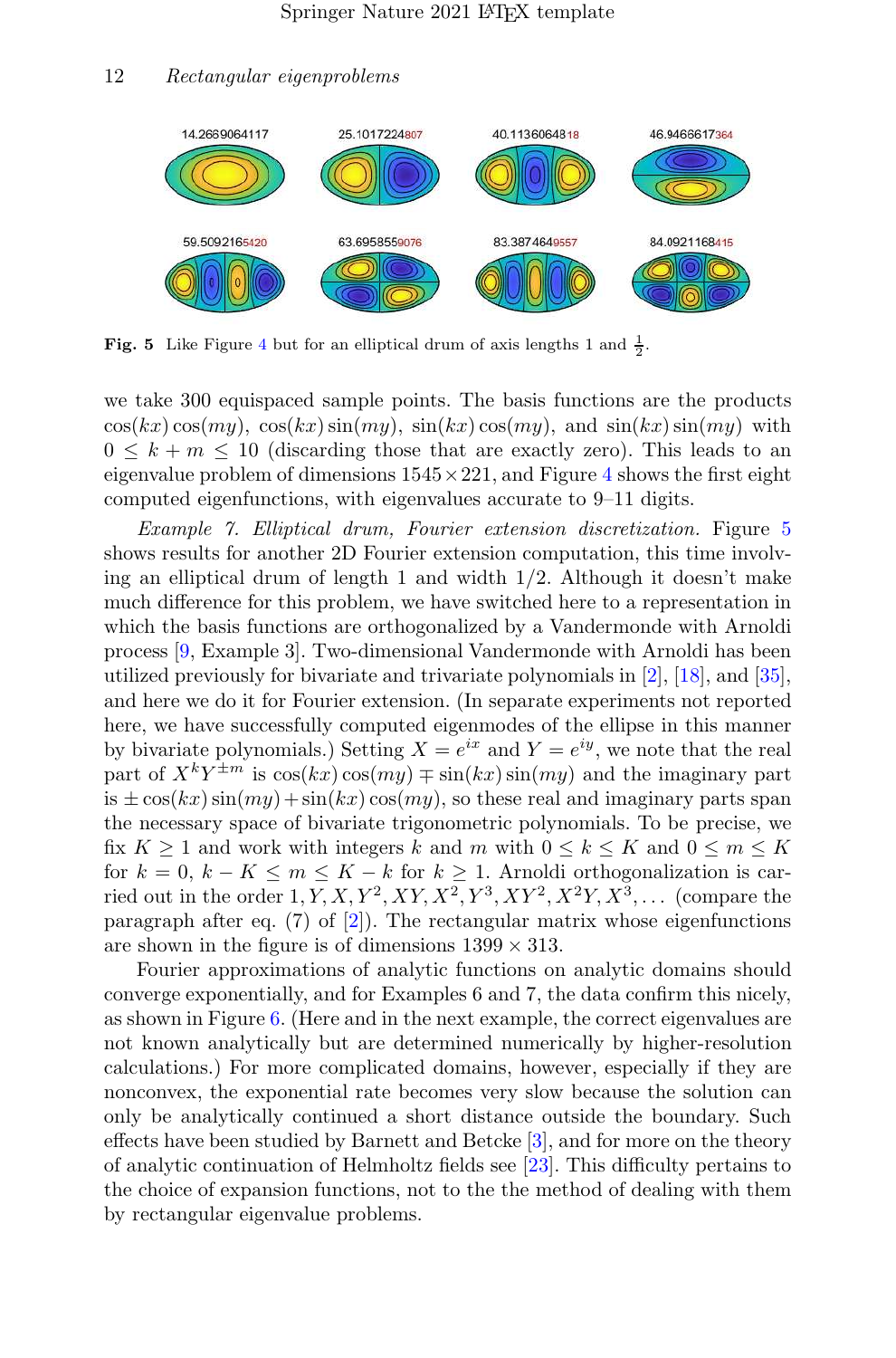

<span id="page-12-0"></span>Fig. 6 Convergence curves for the two examples involving Fourier extension discretizations. Exponential convergence is observed to around 14 digits for the disk and 11 digits for the ellipse.



<span id="page-12-1"></span>Fig. 7 Eigenfunctions of an L-shaped region computed by a  $1617 \times 343$  eigenvalue problem, with 30 of the matrix columns devoted to resolving the singularity at the reentrant corner.

*Example 8. L-shaped region with singular terms.* Solutions to PDEs in regions with corners usually have corner singularities, which make it challenging to get high accuracy. In the context of the global representations explored in this paper, a natural idea for such problems would be to combine a general purpose set of basis functions to capture the "smooth part" of the solution with additional singular terms near the corners. For Laplace Dirichlet or Neumann problems, representations of this kind led to the lightning and log-lightning solvers introduced in [\[16](#page-15-2)] and [\[26](#page-15-3)]. Here we illustrate that such an approach may be effective for eigenvalue problems too. This is a PDE analogue of Example 4 for ODEs.

Our example, shown in Figure [7,](#page-12-1) is the planar drum [\(17\)](#page-9-3) in the form of the L-shaped region well known from the MATLAB logo, the square  $[-1, 1]^2$  with one corner removed. (For numerical eigenvalues of this and other drums calculated by a more specialized method to an accuracy of 8 digits, see [\[5\]](#page-14-14).) The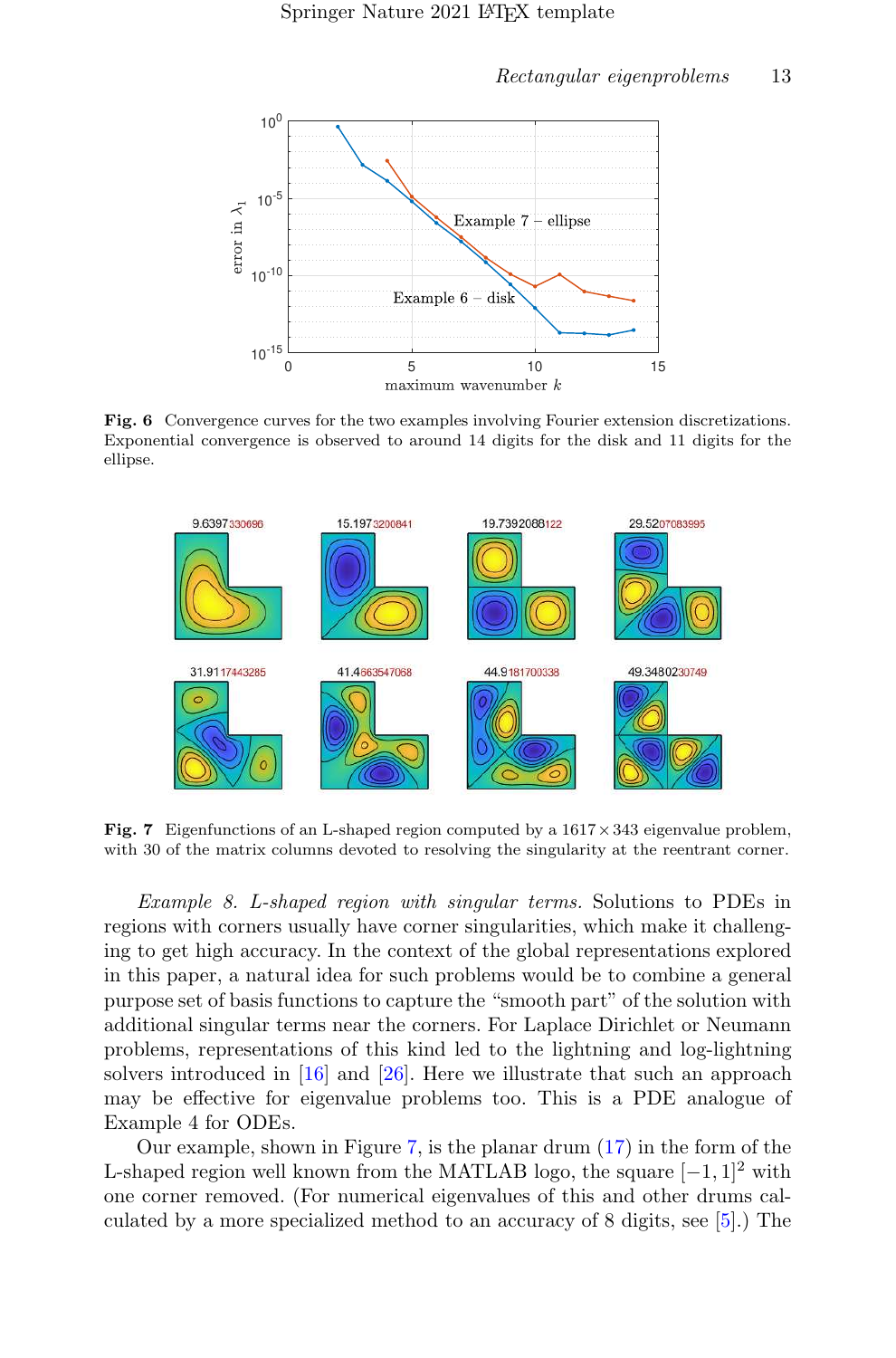boundary has been discretized by 420 points exponentially clustered near the reentrant corner, and the interior by a square grid of spacing 1/20. This gives a  $1617 \times 313$  matrix, to which a further 30 columns are added corresponding to the corner singularity. These 30 terms are chosen to capture the dominant behavior of the functions  $J_{(2/3)j}(\sqrt{\lambda}r)\sin((2/3)ij\theta)$  that arise in series expansions of eigenfunctions near reentrant right-angle corners, where  $r$  is the distance from the corner and  $\theta$  is the angle measured from one of the adjacent sides. Specifically, we used discretizations of the 30 functions  $r^a \sin(b\theta)$  with a and b given by

$$
a = 2/3, 4/3, 8/3, 10/3, 14/3, 16/3, 20/3, 22/3, 26/3, 28/3
$$

and

$$
b = a, a - 2, a - 4, \dots > 0.
$$

The figure shows that this rectangular discretization computes the first 8 eigenvalues to about 4 digits of accuracy. So far as we know, discretizations of this kind have not been considered before for eigenvalue problems, and we hope to present them more fully, and improve them, in a future publication.

### 5 Discussion

The most robust discretizations of differential equation eigenvalue problems, and the ones with the strongest theoretical support, often involve square matrices, especially in the self-adjoint case. The theory of finite element methods has brought such discretizations to an advanced state.

For some problems, however, whether because of irregular geometry, nonself-adjointness, or the presence of singularities, a good square matrix discretization may not be readily available. The aim of this paper has been to show that in such cases rectangular matrices may offer an eminently practical alternative, often making possible high accuracy solutions with a global representation (hence perfectly smooth in the interior, and very fast to evaluate). We make no claim of guaranteed success, and indeed, in most of our experiments, which are based on new kinds of discretizations with little previous literature, it has been necessary to try several parameter choices to get good accuracy and avoid spurious modes. With further work, more may be learned about these matters and rectangular eigenvalue methods may be developed with guarantees of robustness and accuracy. These methods are easy and flexible and deserve ongoing attention.

Acknowledgements. We are grateful for helpful suggestions from Alex Barnett, Timo Betcke, Toby Driscoll, Mark Embree, Greg Fasshauer, Abi Gopal, Dave Hewett, Norm Levenberg, Rodrigo Platte, Euan Spence, and Alex Townsend.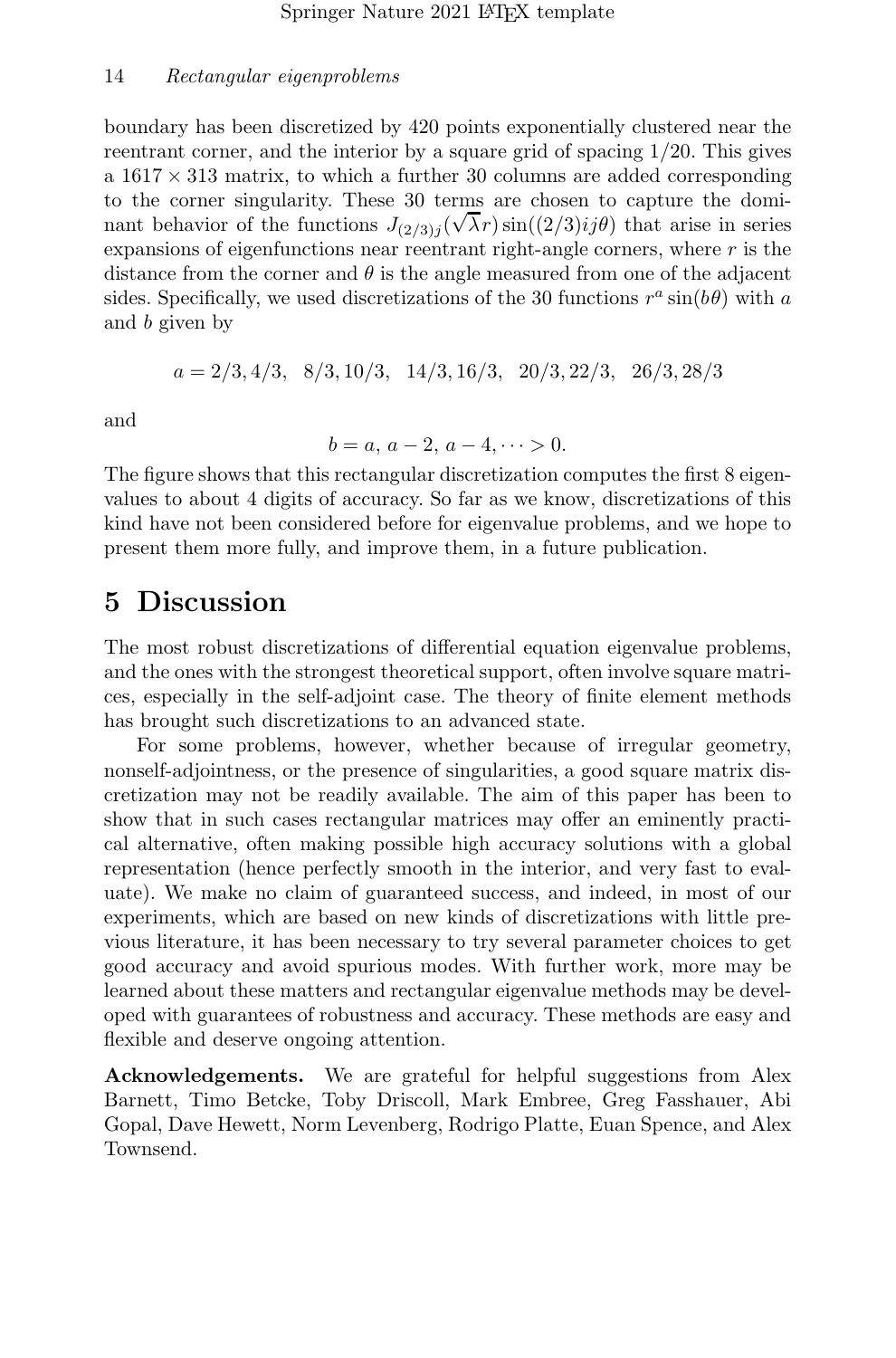### References

- <span id="page-14-11"></span>[1] Aurentz, J.L., Trefethen, L.N.: Block operators and spectral discretizations. SIAM Rev. 59, 423–446 (2017)
- <span id="page-14-13"></span>[2] Austin, A.P., Krishnamoorthy, M., Leyffer, S., Mrenna, S., Müller, J., Schulz, H.: Practical algorithms for multivariate rational approximation. Computer Phys. Commun. 261, 107663 (2021)
- <span id="page-14-3"></span>[3] Barnett, A.H., Betcke, T.: Stability and convergence of the method of fundamental solutions for Helmholtz problems on analytic domains. J. Comp. Phys. 14, 7003–7026 (2008)
- <span id="page-14-8"></span>[4] Battles, Z., Trefethen, L.N.: An extension of MATLAB to continuous functions and operators. SIAM J. Sci. Comput. 25, 1743–1770 (2004)
- <span id="page-14-14"></span>[5] Betcke, T., Trefethen, L.N.: Computed eigenmodes of planar regions. Contemp. Math. 412, 297–314 (2006)
- <span id="page-14-2"></span>[6] Bochev, P.B., Gunzburger, M.D.: Least-Squares Finite Element Methods. Springer (2009)
- <span id="page-14-7"></span>[7] Boutry, G., Elad, M., Golub, G.H., Milanfar, P.: The generalized eigenvalue problem for nonsquare pencils using a minimal perturbation approach. SIAM J. Matrix Anal. Appl. 27, 582–601 (2005)
- <span id="page-14-1"></span>[8] Boyd, J.P.: Chebyshev and Fourier Spectral Methods, 2nd ed. Dover (2001)
- <span id="page-14-12"></span>[9] Brubeck, P.D., Nakatsukasa, Y., Trefethen, L.N.: Vandermonde with Arnoldi. SIAM Rev. 63, 405–415 (2021)
- <span id="page-14-5"></span>[10] Buhmann, M.D.: Radial Basis Functions: Theory and Implementations. Cambridge U. Press (2003)
- <span id="page-14-0"></span>[11] Driscoll, T.A., Hale, N.: Rectangular spectral collocation. IMA J. Numer. Anal. 36, 108–132 (2016)
- <span id="page-14-9"></span>[12] Driscoll, T.A., Hale, N., Trefethen, L.N.: Chebfun Guide. Pafnuty Press, Oxford (2014); see also www.chebfun.org
- <span id="page-14-4"></span>[13] Fairweather, G., Karageorghis, A.: The method of fundamental solutions for elliptic boundary value problems. Adv. Comp. Math. 9, 69–95 (1998)
- <span id="page-14-6"></span>[14] Fasshauer, G.: Meshfree Approximation Methods with MATLAB. World Scientific (2007)
- <span id="page-14-10"></span>[15] Gander, M.J., Wanner, G.: From Euler, Ritz, and Galerkin to modern computing. SIAM Rev. 54, 627–666 (2012)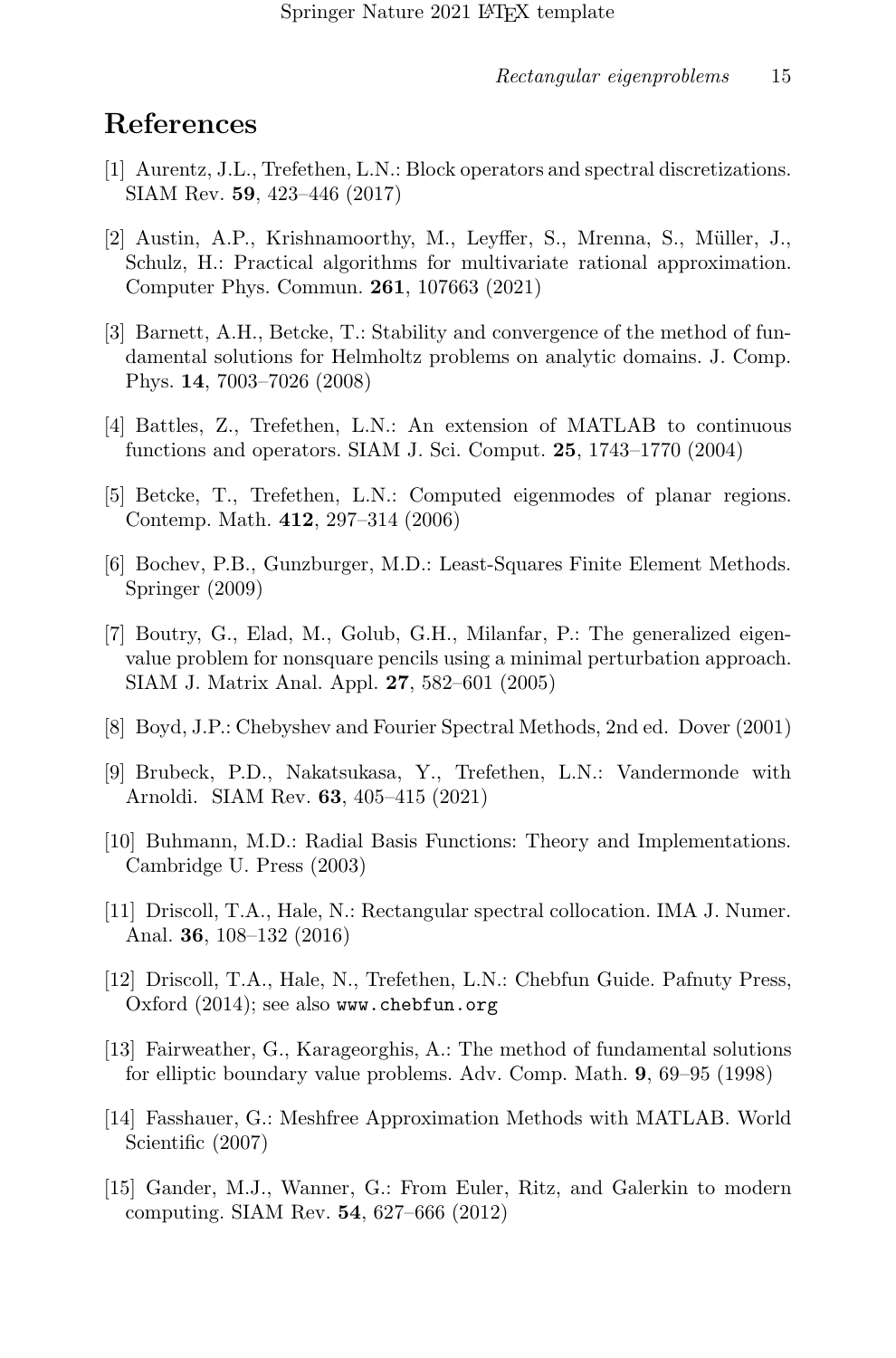- <span id="page-15-2"></span>[16] Gopal, A., Trefethen, L.N.: Solving Laplace problems with corner singularities via rational functions. SIAM J. Numer. Anal. 57, 2074–2094 (2019)
- <span id="page-15-6"></span>[17] Hashemi, B., Nakatsukasa, Y.: Least-squares spectral methods for ODE eigenvalue problems. arXiv:2109.05384va (2021)
- <span id="page-15-11"></span>[18] Hokanson, J.M.: Multivariate rational approxmation using a stabilized Sanathanan–Koerner iteration. arXiv:2009.10803v1 (2020)
- <span id="page-15-7"></span>[19] Ito, S., Murota, K.: An algorithm for the generalized eigenvalue problem for nonsquare matrix pencils by minimal perturbation approach. SIAM J. Matrix Anal. Appl. 37, 409–419 (2016)
- <span id="page-15-0"></span>[20] Jiang, B.: The Least-Squares Finite Element Method: Theory and Applications in Computational Fluid Dynamics and Electromagnetism. Springer (1998)
- <span id="page-15-4"></span>[21] Kamath, A., Manzhos, S.: Inverse multiquadratic functions as the basis for the rectangular collocation method to solve the vibrational Schrödinger equation. Mathematics 6, 253 (2018)
- <span id="page-15-5"></span>[22] Manzhos, S., Yamashita, K., Carrington Jr., T.: On the advantages of a rectangular matrix collocation equation for computing vibrational spectra from small basis sets. Chem. Phys. Lett. 511, 434–439 (2011)
- <span id="page-15-12"></span>[23] Millar, R.F.: Singularities and the Rayleigh hypothesis for soutions to the Helmholtz equation. IMA J. Appl. Math. 37, 155–171 (1986)
- <span id="page-15-1"></span>[24] Monk, P., Wang, D.-Q.: A least-squares method for the Helmholtz equation. Comput. Methods Appl. Mech. Engrg. 175, 121–136 (1999)
- <span id="page-15-8"></span>[25] Nakatsuji, H., Nakashima, H., Kurokawa, Y., Ishikawa, A.: Solving the Schrödinger equation of atoms and molecules without analytical integration based on the free iterative-complement-interaction wave function, Phys. Rev. Lett. 99, 240402 (2007)
- <span id="page-15-3"></span>[26] Nakatsukasa, Y., Trefethen, L.N.: Reciprocal-log approximation and planar PDE solvers. SIAM J. Numer. Anal., to appear
- <span id="page-15-10"></span>[27] Platte, R.B.: How fast do radial basis function interpolants of analytic functions converge? IMA J. Numer. Anal. 31, 1578–1597 (2011)
- <span id="page-15-9"></span>[28] Platte, R.B., Driscoll, T.A.: Computing eigenmodes of elliptic operators using radial basis functions. Computers and Math. with Applics. 48, 561– 576 (2004)